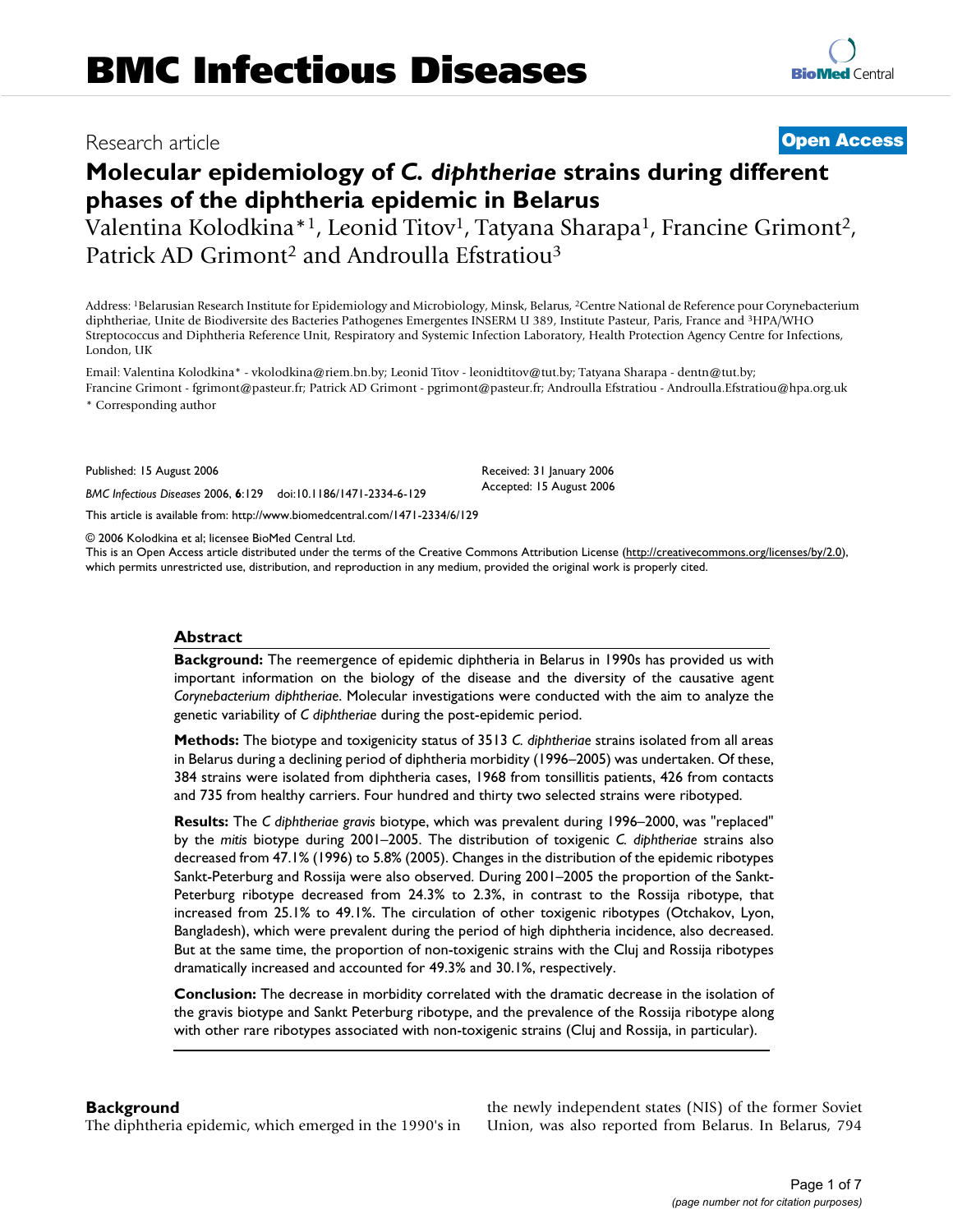diphtheria cases were identified during 1990–1995, of which 25 were fatal. As a consequence of mass immunization the morbidity stabilized in 1996. In 2005 the morbidity decreased to 0.11 per 100 000 population with a morbidity index of 0.1/100 000 population in advance of the WHO target for 2010. However, the diphtheria incidence in Belarus remained higher than in previous decades. Prediction of the epidemic process and elimination of diphtheria relies mainly on pathogen circulation analysis. Microbiological monitoring currently includes modern molecular biologic and genetic approaches for the investigatation of *C. diphtheriae* isolates. A variety of molecular methods including multilocus enzyme electrophoresis, ribotyping, pulsed – field gel electrophoresis, and RAPD have been described. All these showed not only broad circulation of different genotypes but also revealed long-term persistence in regions where manifest severe forms of infections have not been registered [1,2]. The genetic population of *C. diphtheriae* was not constant throughout the epidemic process as confirmed by molecular-epidemiologic methods. The prevalence of epidemic strains that belonged to a specific biotype and ribotype was characteristic for each epidemic cycle [[3,](#page-5-0)4]. Epidemic *C. diphtheriae* strains, which were prevalent during the diphtheria epidemic in Belarus, belonged to the *gravis* biotype and were represented by two ribotypes – Sankt-Peterburg and Rossija [5]. The diphtheria epidemics in Russia and the other NIS countries were also associated with these ribotypes [6-11]. Strains of the Rossija ribotype were known to have circulated in some Russian regions five years before the emergence of the epidemic [\[12](#page-6-0)]. The data, obtained from molecular-biologic methods, has provided much deeper understanding of the diphtheria epidemic process. However, precise mechanisms of epidemic *C. diphtheriae* strains' appearance and their elimination remain unclear. The aim of this study was to unveil changes in the *C. diphtheriae* population during the decrease of diphtheria morbidity in Belarus.

## **Methods**

#### *Bacterial strains*

As a result of the implementation of microbiologic screening, a collection of *C. diphtheriae* strains circulating in Belarus was made at the Institute for Epidemiology and Microbiology in Minsk during 1996–2005. The permission for conducting the study was obtained from the Ethical Committee of the Ministry of Health of Belarus. A total of 3513 *C. diphtheriae* strains isolated from all areas in Belarus during the period of morbidity decrease were analyzed. Of these, 384 strains were isolated from diphtheria cases, 1968 – from tonsillitis patients, 426 – from contacts, and 735 – from healthy carriers.

#### *Biotyping and toxigenicity testing*

Biotyping was performed according to the World Health Organization manual for the laboratory diagnosis of diphtheria [13]. Toxigenicity was determined by the Elek immunoprecipitation method [13]. The strains also were tested for the presence of the diphtheria toxin gene by PCR amplification (with diphtheria toxin gene-specific primers) as described in manual [13].

#### *Ribotyping*

Total of 432 *C. diphtheriae* strains was used for ribotyping. The data for 102 strains was taken from previous study [5]. DNA was extracted by phenol/chloroform method and ribotyping of the strains was performed as previously described [5,14].

To date, 86 distinct ribotypes with the endonuclease *Bst*EII were chosen for the ribotyping database [15], and each ribotype pattern is represented by a reference strain possessing a unique geographical name, producing a stable and reproducible ribotype pattern. These reference strains also had common ribotype patterns generated by both endonucleases *Bst*EII and *Pvu*II.

Pheno- and genotyping characteristics of *C. diphtheriae* strains circulated from 1996 till 2000 correlated well with those from the 2001–2005 period.

### **Results**

#### **C. diphtheriae** *phenotypic characteristics*

Analysis of 2000 *C. diphtheriae* strains, isolated in 1996– 2000, showed that 60.8% belonged to the *gravis* biotype, 36.7% – to the *mitis* biotype and 2.5% – to the *belfanti* biotype (Table 1). Amongst 1513 strains isolated from 2001 to 2005, 54.4%, 39.5% and 6.1% belong to the *mitis*, *gravis* and *belfanti* biotypes respectively. Thus, the diphtheria morbidity decrease was accompanied by changes of the main *C. diphtheriae* biotypes. During, 1996–2000 the gravis biotype predominated (60.8%) and in 2001–2005 the biotype mitis predominated (54.4%).

#### **C. diphtheriae** *toxigenicity*

Analysis of the toxigenicity of *C. diphtheriae* by the Elek test showed that during the period of decreased diphtheria morbidity there was a decline in the circulation of toxigenic *C. diphtheriae*. In 1996, toxigenic strains comprised 47.1% of 486 strains analyzed, in 2005 only 6.8% from 292 examined strains were toxigenic  $(P < 0.001)$  (Table 2). A decrease in the proportion of toxigenic strains of the two biotypes was observed: amongst *gravis* – from 65.8% to 17.5%, amongst *mitis* – from 12.5% to 0% (Table 2). In 1996–2005, 142 *belfanti* strains of a total of 3513 were non toxigenic. However, isolates of toxigenic *gravis* biotype were prevalent among toxigenic strains during the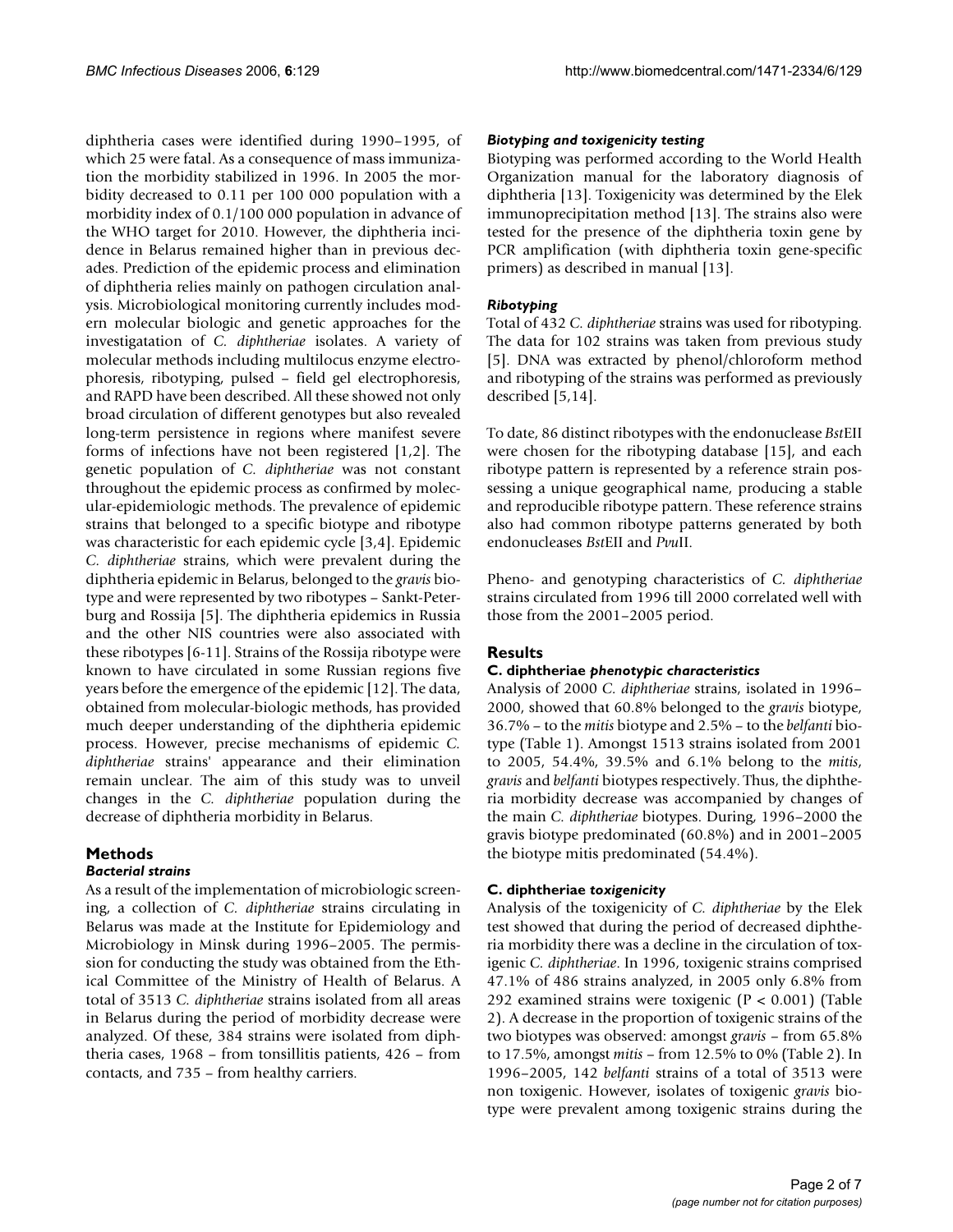|             |  | Table 1: The circulation of C. diphtheriae biotypes in Belarus |  |
|-------------|--|----------------------------------------------------------------|--|
| (1996–2005) |  |                                                                |  |

| Year      | Total strains | C. diphtheriae biotype |      |     |       |          |      |  |
|-----------|---------------|------------------------|------|-----|-------|----------|------|--|
|           |               | gravis                 |      |     | mitis | belfanti |      |  |
|           |               | no.                    | %    | no. | %     | no.      | %    |  |
| 1996      | 486           | 316                    | 65.0 | 168 | 34.6  | 2        | 0.4  |  |
| 1997      | 410           | 23 I                   | 56.3 | 170 | 41.5  | 9        | 2.2  |  |
| 1998      | 362           | 209                    | 57.7 | 129 | 35.7  | 24       | 6.6  |  |
| 1999      | 339           | 220                    | 64.9 | 115 | 33.9  | 4        | 1.2  |  |
| 2000      | 403           | 241                    | 59.8 | 152 | 37.7  | 10       | 2.5  |  |
| 1996-2000 | 2000          | 1217                   | 60.8 | 734 | 36.7  | 49       | 2.5  |  |
| 2001      | 408           | 187                    | 45.8 | 192 | 47.I  | 29       | 7. I |  |
| 2002      | 310           | 130                    | 41.9 | 160 | 51.6  | 20       | 6.5  |  |
| 2003      | 213           | 66                     | 31.0 | 131 | 61.5  | 16       | 7.5  |  |
| 2004      | 290           | 100                    | 34.5 | 169 | 58.3  | 21       | 7.2  |  |
| 2005      | 292           | l 14                   | 39.0 | 171 | 58.6  | 7        | 2.4  |  |
| 2001-2005 | 1513          | 597                    | 39.5 | 823 | 54.4  | 93       | 6. I |  |

whole period. The proportion ranged from 71.4% – 100.0%.

#### **C. diphtheriae** *strains genetic characteristics*

Genotypic characteristics of the *C. diphtheriae* population was based upon ribotype analysis of 432 strains, including 269 toxigenic and 163 non-toxigenic strains. Amongst these, 220 were from diphtheria cases, 116 – from tonsil-

**Table 2: The circulation of toxigenic** *C. diphtheriae* **in Belarus (1996–2005)**

litis patients, 45 – from contacts, 51 – from healthy carriers. Twenty ribotypes were identified amongst 259 strains, isolated during 1996–2000 (Table 3). Approximately 49.4% were attributed to the two ribotypes: Sankt-Peterburg (24.3%) and Rossija (25.1%). The remainder (50.6%) were represented by 18 ribotypes, which occurred with a frequency range of 0.4 to 16.9. During 2001–2005, the numbers of circulating *C. diphtheriae* ribotypes decreased to 12, with the Rossija (49.1%) and Cluj ribotypes (20.8%) being prevalent. Ten ribotypes represented the remaining 30.1% strains, which occurred within a frequency range of 0.6 to 11.0%. Evidence from our investigations showed that eight ribotypes, which were prevalent in earlier years, were not identified in the country during 2001–2005. At the same time the circulation level of the Sankt-Peterburg ribotype, which was the predominant epidemic genotype, decreased from 24.3% to 2.3%. This resulted in a comparative increase of the Rossija epidemic ribotype from 25.1% to 49.1%,  $(P \leq$ 0,001) amongst the *C. diphtheriae* population.

Analysis of the toxigenicity characteristics amongst the various *C. diphtheriae* ribotypes demonstrated that despite a dramatic decrease in the circulation of toxigenic strains during the period of declining morbidity, the *C. diphtheriae* ribotypes that predominated were still toxigenic. During 2001–2005, all strains belonging to the Sankt-Peterburg (4 strains), Otchakov (19 strains), Lyon (3 strain), Bangladesh (1 strain) exhibited toxigenic activity (Table 4). A decrease in the proportion of toxigenic strains belonging to the Rossija ribotype (from 93.8% to 74.1%)

| Year      |               |                     |      | C. diphtheriae |                  |      |               |                           |          | Total strains |                  |      |  |
|-----------|---------------|---------------------|------|----------------|------------------|------|---------------|---------------------------|----------|---------------|------------------|------|--|
|           |               | gravis              |      | mitis          |                  |      | belfanti      |                           |          |               |                  |      |  |
|           | total strains | $\text{to}\times$ + |      | total strains  | tox <sup>+</sup> |      | total strains | $\text{tox}$ <sup>+</sup> |          | no.           | tox <sup>+</sup> |      |  |
|           |               | no.                 | %    |                | no.              | %    |               | no.                       | %        |               | no.              | %    |  |
| 1996      | 316           | 208                 | 65.8 | 168            | 21               | 12.5 | 2             | 0                         | 0        | 486           | 229              | 47.1 |  |
| 1997      | 231           | 137                 | 59.3 | 170            | 12               | 7.0  | 9             | 0                         | 0        | 410           | 149              | 36.3 |  |
| 1998      | 209           | 71                  | 34.0 | 129            | 0                | 0    | 24            | 0                         | 0        | 362           | 71               | 19.6 |  |
| 1999      | 220           | 99                  | 45.0 | 115            | 5                | 4.3  | 4             | 0                         | $\Omega$ | 339           | 104              | 30.7 |  |
| 2000      | 241           | 115                 | 47.7 | 152            | 5                | 3.3  | 10            | 0                         | 0        | 403           | 120              | 29.8 |  |
| 1996-2000 | $1217$        | 630                 | 51.8 | 734            | 43               | 5.9  | 49            | $\mathbf 0$               | 0        | 2000          | 673              | 33.7 |  |
| 2001      | 187           | 54                  | 28.9 | 192            |                  | 0.5  | 29            | 0                         | 0        | 408           | 55               | 13.5 |  |
| 2002      | 130           | 25                  | 19.2 | 160            | 0                | 0    | 20            | 0                         | 0        | 310           | 25               | 8.1  |  |
| 2003      | 66            | 12                  | 18.2 | 3              | 4                | 3.1  | 16            | 0                         | 0        | 213           | 16               | 7.5  |  |
| 2004      | 100           | 40                  | 40.0 | 169            | 16               | 9.5  | 21            | 0                         | 0        | 290           | 56               | 19.3 |  |
| 2005      | $ $  4        | 20                  | 17.5 | 7              | 0                | 0    | 7             | 0                         | 0        | 292           | 20               | 6.8  |  |
| 2001-2005 | 597           | 148                 | 24.8 | 823            | 21               | 2.6  | 93            | $\mathbf 0$               | 0        | 1513          | 169              | 11.2 |  |
|           |               |                     |      |                |                  |      |               |                           |          |               |                  |      |  |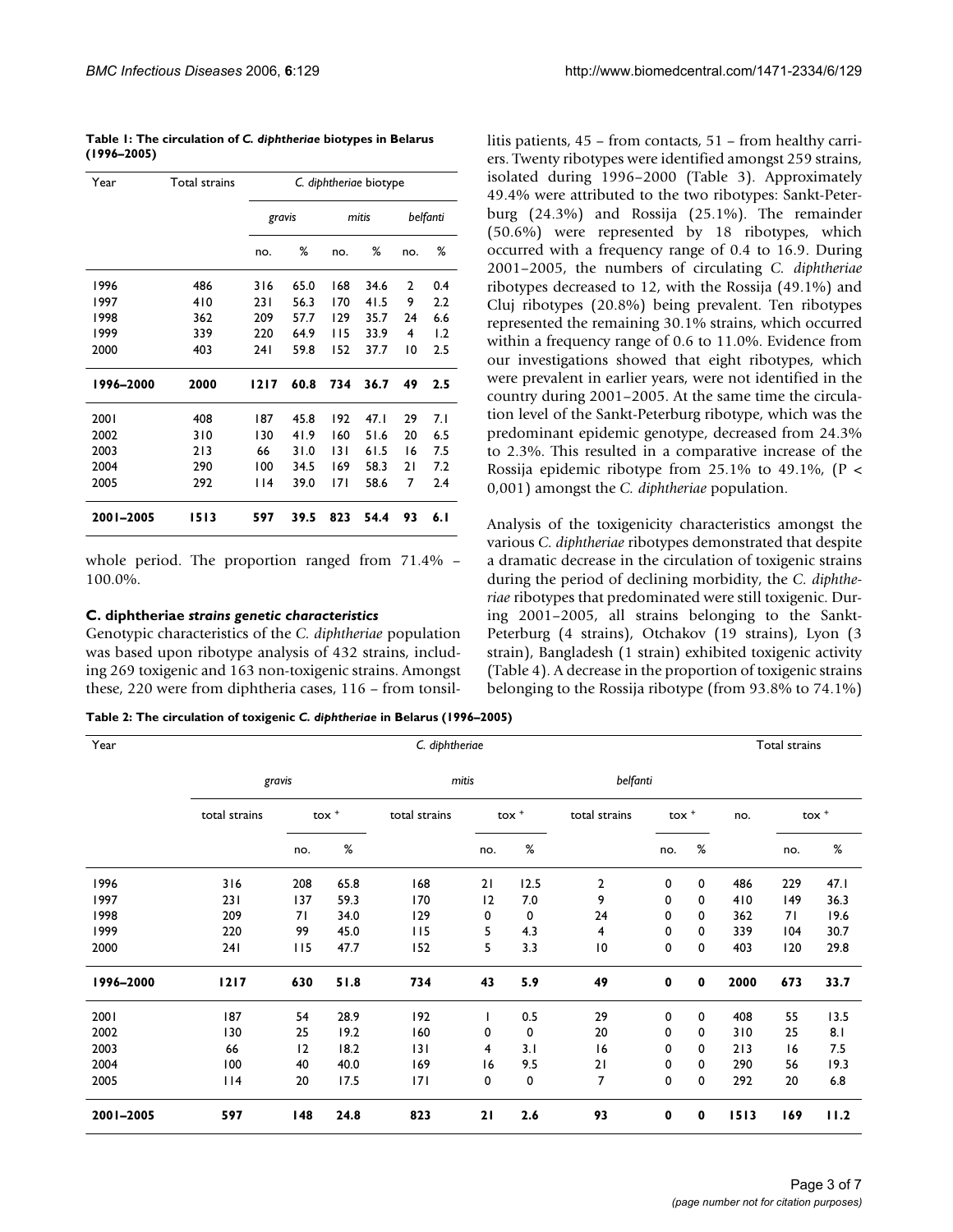| International designation  | Former designation (London) |                      | 1996-2000 period         |                | 2001-2005 period |  |
|----------------------------|-----------------------------|----------------------|--------------------------|----------------|------------------|--|
|                            |                             | <b>Total strains</b> | %                        | Total strains  | %                |  |
| Sankt-Peterburg            | DI                          | 63                   | 24.3                     | $\overline{4}$ | 2.3              |  |
| Rossija                    | D <sub>4</sub>              | 65                   | 25.1                     | 85             | 49.1             |  |
| Rossija derivation         |                             | $\blacksquare$       | $\overline{\phantom{a}}$ | 8              | 4.6              |  |
| Otchakov                   | D7                          | 18                   | 6.9                      | 9              | 11.0             |  |
| Lyon                       | D <sub>6</sub>              | П                    | 4.2                      | 3              | 1.7              |  |
| Bangladesh                 | D36                         | 2                    | 0.8                      |                | 0.6              |  |
| Erlabrunn                  | D <sub>15</sub>             | $\overline{2}$       | 0.8                      |                |                  |  |
| Schwarzenberg              | D13                         | $\overline{2}$       | 0.8                      |                | 0.6              |  |
| Moskva                     |                             | 44                   | 16.9                     | 8              | 4.6              |  |
| Cluj                       | D10                         | 34                   | 13.1                     | 36             | 20.8             |  |
| Minsk                      | D30                         |                      | 0.4                      |                |                  |  |
| Gomel                      |                             |                      | 0.4                      |                |                  |  |
| Ras-el-Ma                  |                             | $\overline{2}$       | 0.8                      |                |                  |  |
| Thailand                   | D <sub>19</sub>             |                      | 0.4                      |                |                  |  |
| Prahova                    | D <sub>17</sub>             |                      | 0.4                      |                |                  |  |
| Dagestan                   | D <sub>9</sub>              |                      | 0.4                      |                |                  |  |
| Gatchina                   | D <sub>5</sub>              |                      | 0.4                      |                |                  |  |
| <b>Buzau</b>               |                             |                      | 0.4                      |                |                  |  |
| Close to Nan               | D63                         | 2                    | 0.8                      |                |                  |  |
| Close to Pakistan          | DI2/D3I                     |                      |                          | $\overline{2}$ | 1.2              |  |
| <b>Close to Versailles</b> | D44/54/55                   |                      | 0.4                      |                |                  |  |
| Neamt                      | D <sub>22</sub>             |                      |                          |                | 0.6              |  |
| New I-II                   |                             | 6                    | 2.3                      | 5              | 2.9              |  |
| Total                      |                             | 259                  | 100.0                    | 173            | 100.0            |  |

**Table 3:** *C. diphtheriae* **ribotype prevalence in Belarus (1996–2005)**

as well as that of a new ribotype, which was not prevalent in previous years, was reported. We therefore, conclude that in 2001–2005 not only "toxigenic" ribotypes which rarely occurred in the epidemic years were eliminated, but also the proportion of "toxigenic" ribotypes that were prevalent during the high incidence peak decreased from 55.6% to 27.0%. However, the strains of these ribotypes that continued to circulate remained toxigenic.

Distinct features amongst various *C. diphtheriae* ribotypes were also observed amongst non-toxigenic strains. In 1996–2000 the proportion of non-toxigenic strains from 259 analyzed, accounted for 34.7%, and increased to 42.2% amongst 173 strains examined during 2001–2005. Non-toxigenic *C. diphtheriae* strains isolated in 1996– 2000 were attributed to 11 ribotypes (Table 5). The Moskva (48.9%) and Cluj (36.7%) ribotypes were prevalent within this group. The remainder of non-toxigenic strains (14.4%) was represented by nine ribotypes and occurred at a frequency of 4.5 % – 1.1%. In 2001–2005 the numbers of circulating non-toxigenic *C. diphtheriae* ribotypes decreased to seven with the Cluj (49.3%) and Rossija (30.1%) ribotypes predominating. Thus, in 2001– 2005, the rare ribotypes (Ras-el-Ma, Thailand, Prahova, Dagestan, and Gatchina) were eliminated and other more rarely encountered ribotypes (Close to Pakistan, Neamt)

emerged. Strains of the Cluj ribotype continued to prevail within the *C. diphtheriae* population whilst the proportion of the Moskva ribotype decreased to 11.0%. A relative increase of non-toxigenic strains was observed amongst the Rossija ribotype and as a result were second to the Cluj ribotype.

#### **Discussion**

The morbidity of diphtheria in Belarus decreased as a consequence of mass immunization and was accompanied in 1996 by changes in the circulating population of *C. diphtheriae*. The *gravis* biotype which prevailed in 1996–2000 was 'replaced' with the *mitis* biotype in 2001–2005. This phenomenon of biotype replacement was may be due to colonization resistance by the human population to a single biotype whilst remaining susceptible to the others [16].

Simultaneously, we observed a decrease in the proportion of toxigenic *C. diphtheriae* strains from 47.1% (1996) to 6.8% (2005). Toxigenic *C. diphtheriae* strains offer some selective advantages as compared to non-toxigenic variants in the non-immune human population. The diphtheria toxin induces local tissue changes promoting the colonization and maximum reproduction of bacteria from a clonal group thus contributing to better transmis-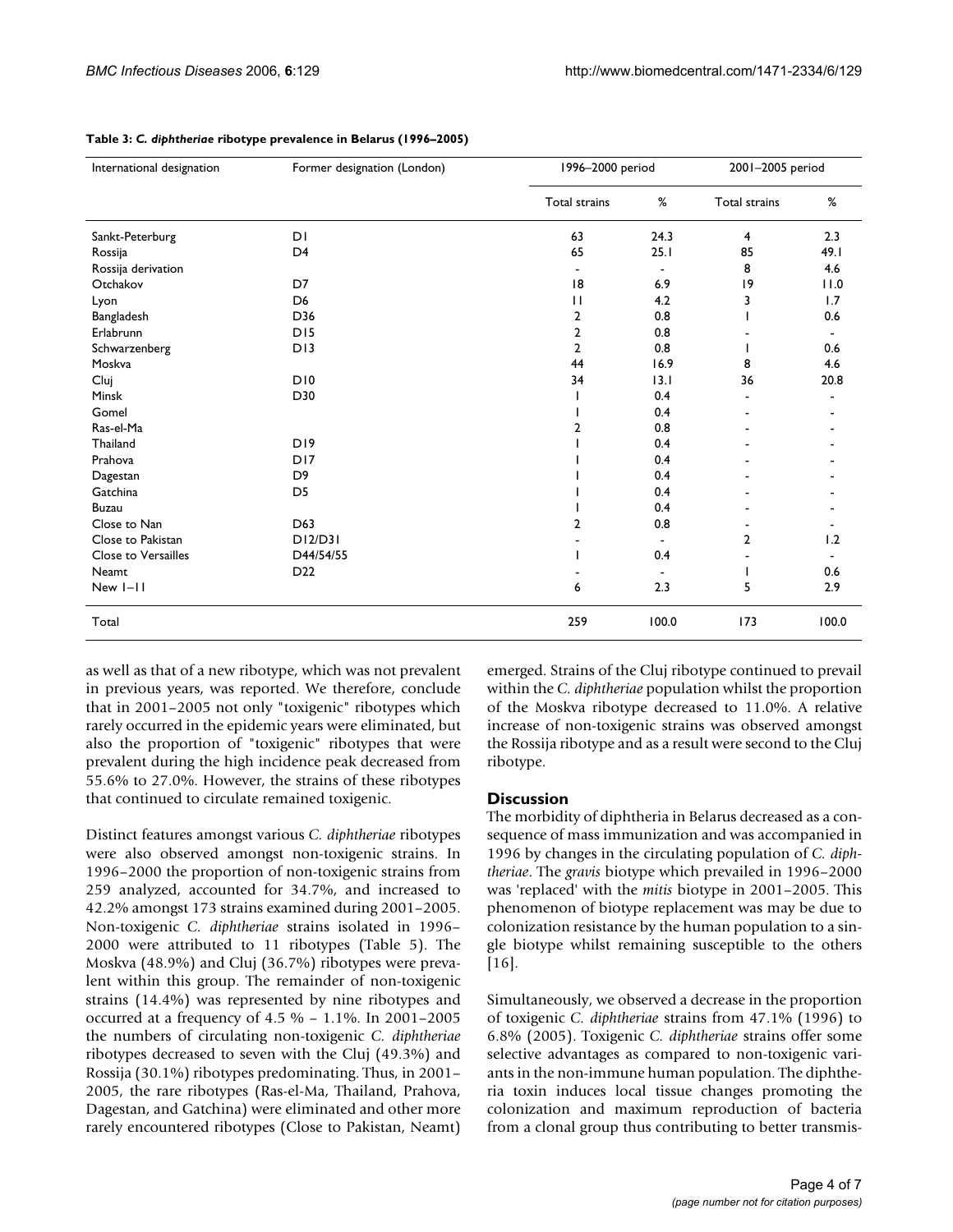| Ribotype/BstEll           |                             | 1996-2000 period |                   | 2001-2005 period         |                |                   |       |
|---------------------------|-----------------------------|------------------|-------------------|--------------------------|----------------|-------------------|-------|
| International designation | Former designation (London) | Total strains    | Toxigenic strains |                          | Total strains  | Toxigenic strains |       |
|                           |                             |                  | no.               | $\%$                     |                | no.               | $\%$  |
| Sankt-Peterburg           | DI                          | 63               | 62                | 98.4                     | 4              | 4                 | 100.0 |
| Rossija                   | D <sub>4</sub>              | 65               | 61                | 93.8                     | 85             | 63                | 74.1  |
| Rossija derivation        |                             | $\blacksquare$   | $\blacksquare$    | $\blacksquare$           | 8              | 8                 | 100.0 |
| Otchakov                  | D7                          | 18               | 8                 | 100.0                    | 9              | 9                 | 100.0 |
| Lyon                      | D <sub>6</sub>              | $\mathbf{I}$     | $\mathbf{1}$      | 100.0                    | 3              | 3                 | 100.0 |
| Bangladesh                | D36                         | 2                | 2                 | 100.0                    |                |                   | 100.0 |
| Erlabrunn                 | DI5                         | 2                |                   | 50.0                     |                |                   |       |
| Schwarzenberg             | D13                         | $\overline{2}$   | 2                 | 100.0                    |                |                   |       |
| Moskva                    |                             | 44               |                   | $\overline{\phantom{a}}$ | 8              |                   |       |
| Cluj                      | D10                         | 34               |                   | 2.9                      | 36             |                   |       |
| Minsk                     | D30                         |                  |                   | 100.0                    |                |                   |       |
| Gomel                     |                             |                  |                   | 100.0                    | $\blacksquare$ |                   |       |
| Ras-el-Ma                 |                             | 2                |                   |                          |                |                   |       |
| Thailand                  | D <sub>19</sub>             |                  |                   |                          |                |                   |       |
| Prahova                   | D <sub>17</sub>             |                  |                   |                          |                |                   |       |
| Dagestan                  | D <sub>9</sub>              |                  |                   |                          |                |                   |       |
| Gatchina                  | D <sub>5</sub>              |                  |                   |                          |                |                   |       |
| <b>Buzau</b>              |                             |                  |                   | 100.0                    |                |                   |       |
| Close to Nan              | D63                         | 2                | 2                 | 100.0                    | ۰              |                   |       |
| Close to Pakistan         | DI2/D3I                     |                  |                   |                          | 2              |                   |       |
| Close to Versailles       | D44/54/55                   |                  |                   |                          |                |                   |       |
| <b>Neamt</b>              | D <sub>22</sub>             |                  |                   |                          |                |                   |       |
| New I-II                  |                             | 6                | 6                 | 100.0                    | 5              | $\overline{2}$    | 40.0  |
| Total                     |                             | 259              | 169               | 65.3                     | 173            | 100               | 57.8  |

**Table 4: Toxigenic strains amongst** *C. diphtheriae* **ribotypes (Belarus, 1996–2005)**

sion. These toxigenic strains advantages are not found in immunized individuals [1]. This appears to be a possible explanation for the decrease in the circulation of toxigenic *C. diphtheriae* strains in a highly immune population.

Ribotyping analysis revealed the elimination of rare ribotypes (toxigenic as well as non-toxigenic) during the period of decreased morbidity. Thus, several ribotypes present 0.8–0.4% during 1996–2000 were completely eliminated. These include Minsk, Gomel, Ras-el-Ma, Thailand, Prahova, Dagestan, Gatchina, Close to Nan, Close to Versailles ribotypes. As regards *gravis* biotype strains, in 2001–2005 only the Sankt-Peterburg ribotype population dramatically decreased from 24.3% to 2.3%, in contrast, the proportion of the Rossija biotype increased from 25.1% to 49.1%. It is generally believed that surface structures of *C. diphtheriae* – which are putative colonization factors – display intraspecies differences [16]. Presumably, this could explain the complete disappearance of Sankt-Peterburg ribotype strains whilst preserving another epidemic ribotype – Rossjia. There was a significant increase in the proportion of non-toxigenic strains amongst the total circulating *C. diphtheriae* with the prevalent ribotypes being Cluj and Rossija (49.1% and 20.8%, respectively) and correlated with the long-term circulation of non-toxigenic strains of the ribotypes Rossija and Cluj. On the other hand, the Rossija ribotype demonstrated a high level of toxigenic strains during 2000–2005 (36.4% of total analysed, 63.0% of total toxigenic strains). Interestingly, a high level of toxigenic strains (100%) was also registered for the Otchakov, Lyon and Bangladesh ribotypes, although their occurrence during 2001–2005 decreased markedly.

In recent years in Belarus, population immunity has increased (92.4% of protected individuals), but the continued circulation of toxigenic *C. diphtheriae* does not exclude the emergence of sporadic cases of disease, in certain risk groups. A WHO meeting in 1993 concluded that to achieve the elimination of diphtheria, a minimum immunization coverage rate of 90% in children and 75% in adult is required. [17]. From the data available to date it is still unclear whether highly virulent and toxigenic strains will be eliminated from *C. diphtheriae* population. Rappuoli et al. [18] suggested that epidemic strains had some selective advantage, such as increased virulence or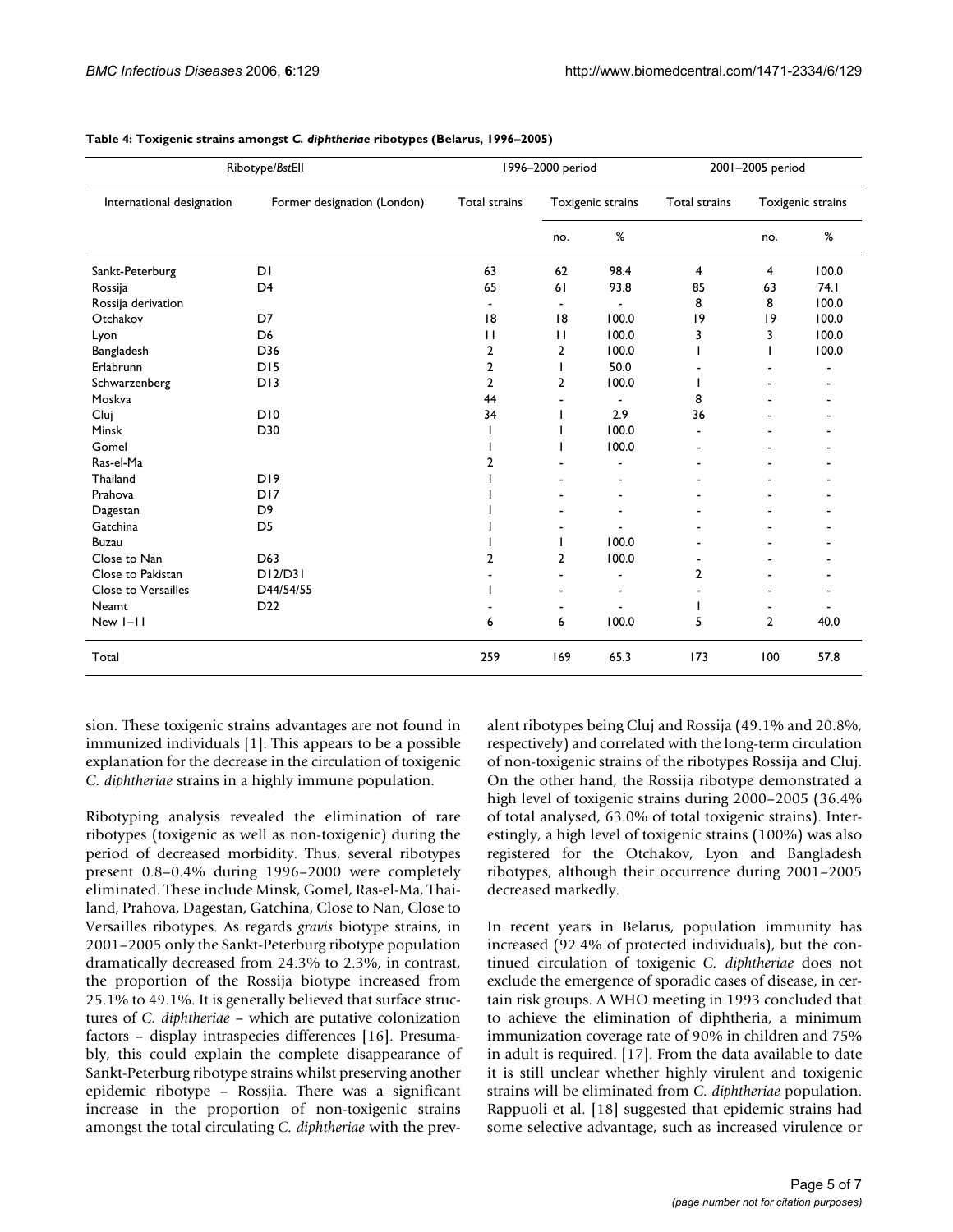| Ribotype/BstE II          | 1996-2000 period            |               | 2001-2005 period |               |       |
|---------------------------|-----------------------------|---------------|------------------|---------------|-------|
| International designation | Former designation (London) | total strains | %                | total strains | %     |
| Sankt-Peterburg           | DΙ                          |               | $\overline{1}$ . |               |       |
| Rossija                   | D4                          |               | 4.5              | 22            | 30.1  |
| Moskva                    |                             | 44            | 48.9             | 8             | 11.0  |
| Cluj                      | D <sub>10</sub>             | 33            | 36.7             | 36            | 49.3  |
| Erlabrunn                 | D <sub>15</sub>             |               | $\overline{1}$ . |               |       |
| Schwarzenberg             | DI3                         |               |                  |               | 1.4   |
| Ras-el-Ma                 |                             |               | 2.2              |               |       |
| Thailand                  | D <sub>19</sub>             |               | 1.1              |               |       |
| Prahova                   | D <sub>17</sub>             |               | $\mathbf{L}$     |               |       |
| Dagestan                  | D <sub>9</sub>              |               | 1.1              |               |       |
| Gatchina                  | D <sub>5</sub>              |               | $\mathbf{L}$     |               |       |
| Close to Pakistan         | DI2/D3I                     |               |                  | 2             | 2.7   |
| Close to Versailles       | D44/54/55                   |               | 1.1              |               |       |
| Neamt                     | D <sub>22</sub>             |               |                  |               | 1.4   |
| New 9-11                  |                             |               | $\blacksquare$   | 3             | 4.1   |
| Total                     |                             | 90            | 100.0            | 73            | 100.0 |

**Table 5: Ribotypes of non-toxigenic** *C. diphtheriae* **(Belarus, 1996–2005)**

enhanced ability to colonize and spread. Unfortunately, microbial factors that distinguish epidemic from endemic strains have not been identified [19,20]. Intense investigation of advantage-giving virulence factors is necessary for epidemic strains – this will allow us to identify conditions necessary for their elimination. Further monitoring of *C. diphtheriae* circulation in Belarus with molecular-genetic methods as well as determination of molecular-genetic properties in the pathogen population will be the focus of future investigations.

#### **Conclusion**

Diphtheria morbidity decreased in Belarus, which was accompanied by significant population changes in the genetic structure of *C. diphtheriae*. Certain correlations between the genetic evolution of *C. diphtheriae* and toxinproduction have been established.

#### **Competing interests**

The authors declare that they have no competing interests.

#### **Authors' contributions**

PADG and FG did the riboryping of *C. diphtheriae*. AE managed the project. TS collected and provided bacterial isolates. LT wrote the report. VK did the biotyping, toxigenicity of *C. diphtheriae*, data analysis, wrote the report. All authors read and approved the final manuscript.

#### **Acknowledgements**

We gratefully acknowledge a grant support of the project "Study of role of non-toxigenic *Corynebacterium diphtheriae* in the epidemiology of diphtheria" by INTAS (01-2289), 2004.

#### **References**

- 1. Eskola J, Lumio J, Vuopio-Varkila J: **[Resurgent diphtheria are we](http://www.ncbi.nlm.nih.gov/entrez/query.fcgi?cmd=Retrieve&db=PubMed&dopt=Abstract&list_uids=10326290) [safe?](http://www.ncbi.nlm.nih.gov/entrez/query.fcgi?cmd=Retrieve&db=PubMed&dopt=Abstract&list_uids=10326290)** *British Medical Bulletin* 1998, **54:**635-645.
- 2. Popovic T, Kim C, Reiss J, Reeves M, Nakao H, Golaz A: **Use of molecular subtyping to document long-term persistence of** *Corynebacterium diphtheriae* **[in South Dakota.](http://www.ncbi.nlm.nih.gov/entrez/query.fcgi?cmd=Retrieve&db=PubMed&dopt=Abstract&list_uids=10074531)** *J Clin Microbiol* 1999, **37:**1092-1099.
- <span id="page-5-0"></span>3. Kombarova S, Kim C, Melnikov V, Reeves M, Borisova O, Mazurova I, Popovic T: **Rapid identification of** *Corynebacterium diphtheriae* **[clonal group associated with diphtheria epidemic, Rus](http://www.ncbi.nlm.nih.gov/entrez/query.fcgi?cmd=Retrieve&db=PubMed&dopt=Abstract&list_uids=11266304)[sian Federation.](http://www.ncbi.nlm.nih.gov/entrez/query.fcgi?cmd=Retrieve&db=PubMed&dopt=Abstract&list_uids=11266304)** *Emerg Infect Dis* 2001, **7:**133-136.
- 4. Kombarova S, Mazurova IK, Melnikov VG, Kostyukova NN, Volkovoi KI, Borisova OYu, Platonova TV, Efstratiou A: **Genetic structure of** *Corynebacterium diphtheriae* **strains isolated in Russia during diphtheria epidemic process of different intensity.** *Zn Mikrobiol* 2001, **3:**3-8.
- 5. Titov L, Kolodkina V, Dronina A, Grimont F, Grimont PA, Lejay-Collin M, De Zoysa A, Andronescu C, Diaconescu A, Marin B, Efstratiou A: **Genotypic and phenotypic characteristics of** *Corynebacterium diphtheriae* **[strains isolated from patients in Belarus dur](http://www.ncbi.nlm.nih.gov/entrez/query.fcgi?cmd=Retrieve&db=PubMed&dopt=Abstract&list_uids=12624069)[ing an epidemic period.](http://www.ncbi.nlm.nih.gov/entrez/query.fcgi?cmd=Retrieve&db=PubMed&dopt=Abstract&list_uids=12624069)** *J Clin Microbiol* 2003, **41:**1285-1288.
- 6. De Zoysa A, Efstratiou A, George RC, Jahkola M, Vuopio-Varkila J, Deshevoi S, Tseneva G, Rikushin Y: **Molecular epidemiology of** *Corynebacterium diphtheriae* **[from Northwestern Russia and](http://www.ncbi.nlm.nih.gov/entrez/query.fcgi?cmd=Retrieve&db=PubMed&dopt=Abstract&list_uids=7615709) [surrounding countries studied by using ribotyping and](http://www.ncbi.nlm.nih.gov/entrez/query.fcgi?cmd=Retrieve&db=PubMed&dopt=Abstract&list_uids=7615709) [pulsed-field gel electrophoresis.](http://www.ncbi.nlm.nih.gov/entrez/query.fcgi?cmd=Retrieve&db=PubMed&dopt=Abstract&list_uids=7615709)** *J Clin Microbiol* 1995, **33:**1080-1083.
- 7. Popovic T, Kombarova SY, Reeves MW, Nakao H, Mazurova IK, Wharton M, Wachsmuth IK, Wenger JD: **[Molecular epidemiology](http://www.ncbi.nlm.nih.gov/entrez/query.fcgi?cmd=Retrieve&db=PubMed&dopt=Abstract&list_uids=8896510) [of diphtheria in Russia, 1985–1994.](http://www.ncbi.nlm.nih.gov/entrez/query.fcgi?cmd=Retrieve&db=PubMed&dopt=Abstract&list_uids=8896510)** *J Infect Dis* 1996, **174:**1064-1072.
- 8. Popovic T, Mazurova IK, Efstratiou A, Vuopio-Varkila J, Reeves MW, De Zoysa A, Glushkevich T, Grimont P: **Molecular epidemiologyof diphtheria.** *J Inf Dis* 2000:168-177.
- 9. Sulakvelidze A, Kekelidze M, Gomelauri T, Deng Y, Khetsuriani N, Kobaidze K, De Zoysa A, Efstratiou A, J Morris JG Jr, Imnadze P: **Diphtheria in the Republic of Georgia: use of molecular typing techniques for characterization** *of Corynebacterium diphtheriae* **[strains.](http://www.ncbi.nlm.nih.gov/entrez/query.fcgi?cmd=Retrieve&db=PubMed&dopt=Abstract&list_uids=10488190)** *J Clin Microbiol* 1999, **37:**3265-3270.
- 10. Efstratiou A: **Corynebacterium diphtheriae: molecular epidemiology and characterisation studies on epidemic and sporadic isolates.** *Microbiology and Therapy* 1995, **25:**63-71.
- 11. Efstratiou A, George RC: **Microbiology and epidemiology of diphtheria.** *Reviews in Medical Nicrobiology* 1996, **7:**31-42.